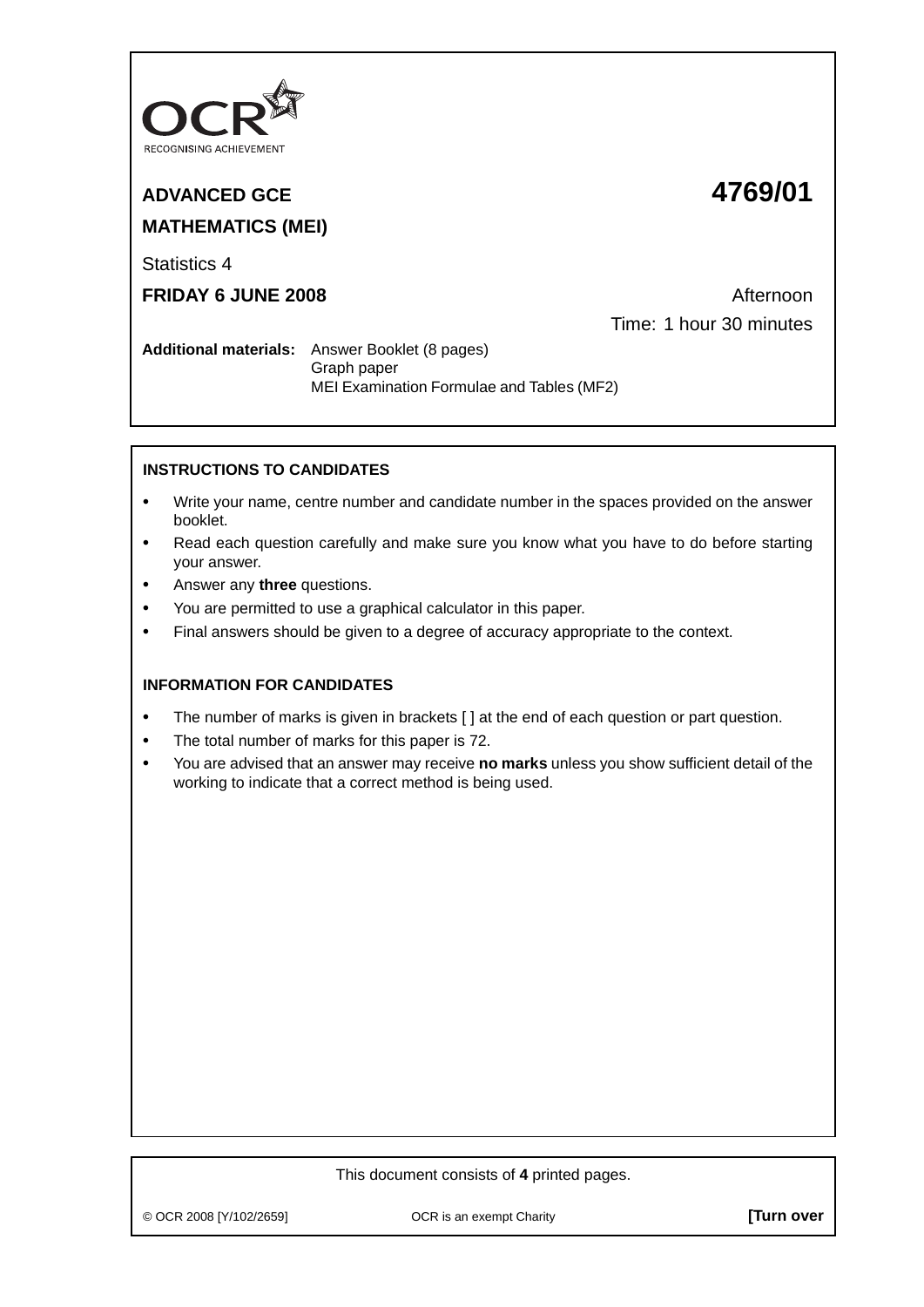#### *Option 1: Estimation*

**1** The random variable *X* has the Poisson distribution with parameter  $\theta$  so that its probability function is

$$
P(X = x) = {e^{-\theta} \theta^x \over x!}, \qquad x = 0, 1, 2, ...
$$

where  $\theta$  ( $\theta > 0$ ) is unknown. A random sample of *n* observations from *X* is denoted by  $X_1, X_2, \ldots, X_n$ .

**(i)** Find  $\hat{\theta}$ , the maximum likelihood estimator of  $\theta$ . [9]

The value of  $P(X = 0)$  is denoted by  $\lambda$ .

- (ii) Write down an expression for  $\lambda$  in terms of  $\theta$ . [1]
- **(iii)** Let *R* denote the number of observations in the sample with value zero. By considering the binomial distribution with parameters *n* and  $e^{-\theta}$ , write down E(*R*) and Var(*R*). Deduce that the observed *proportion* of observations in the sample with value zero, denoted by  $\tilde{\lambda}$ , is an unbiased estimator of  $\lambda$  with variance  $\frac{e^{-\theta}(1-e^{-\theta})}{n}$ .  $[7]$
- **(iv)** In large samples, the variance of the maximum likelihood estimator of λ may be taken as  $\frac{\theta e^{-2\theta}}{n}$ . Use this and the appropriate result from part (iii) to show that the relative efficiency of  $\tilde{\lambda}$  with respect to the maximum likelihood estimator is  $\frac{\theta}{a}$  $e^{\theta}$  – 1 . Show that this expression is always less than 1. Show also that it is near 1 if  $\theta$  is small and near 0 if  $\theta$  is large. [7]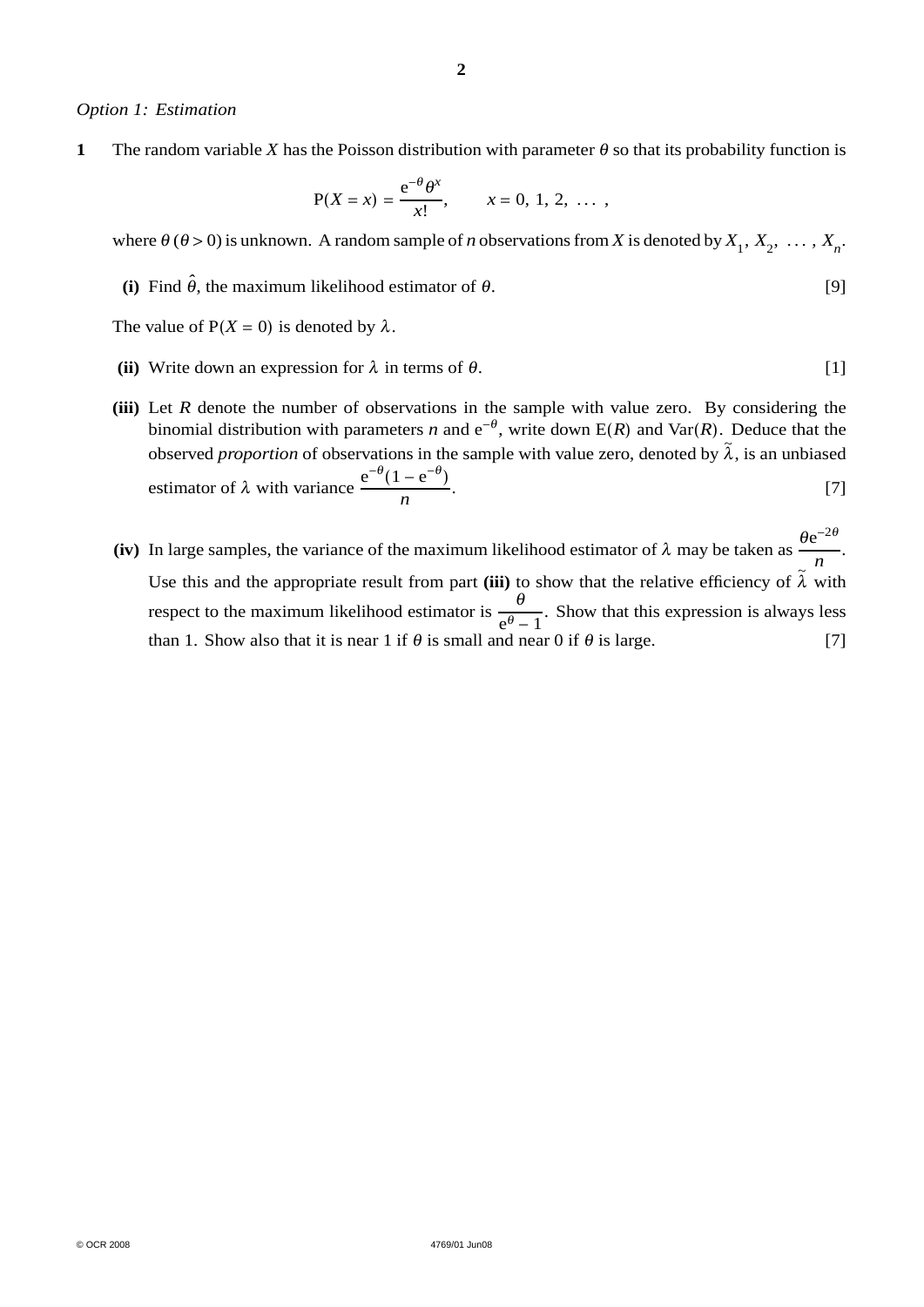#### *Option 2: Generating Functions*

- **2** Independent trials, on each of which the probability of a 'success' is  $p (0 < p < 1)$ , are being carried out. The random variable *X* counts the number of trials up to and including that on which the first success is obtained. The random variable *Y* counts the number of trials up to and including that on which the *n*th success is obtained.
	- (i) Write down an expression for  $P(X = x)$  for  $x = 1, 2, \ldots$ . Show that the probability generating function of *X* is

$$
G(t) = pt(1 - qt)^{-1}
$$

where  $q = 1 - p$ , and hence that the mean and variance of *X* are

$$
\mu = \frac{1}{p} \quad \text{and} \quad \sigma^2 = \frac{q}{p^2}
$$
 [11]

respectively.

**(ii)** Explain why the random variable *Y* can be written as

$$
Y = X_1 + X_2 + \dots + X_n
$$

where the  $X_i$  are independent random variables each distributed as  $X$ . Hence write down the probability generating function, the mean and the variance of  $Y$ . [5] probability generating function, the mean and the variance of *Y*.

- **(iii)** State an approximation to the distribution of *Y* for large *n*. [1]
- **(iv)** The aeroplane used on a certain flight seats 140 passengers. The airline seeks to fill the plane, but its experience is that not all the passengers who buy tickets will turn up for the flight. It uses the random variable *Y* to model the situation, with  $p = 0.8$  as the probability that a passenger turns up. Find the probability that it needs to sell at least 160 tickets to get 140 passengers who turn up.

Suggest a reason why the model might not be appropriate. [7]

#### *Option 3: Inference*

**3 (i)** Explain the meaning of the following terms in the context of hypothesis testing: Type I error, Type II error, operating characteristic. [6]

A machine fills salt containers that will be sold in shops. The containers are supposed to contain 750 g of salt. The machine operates in such a way that the amount of salt delivered to each container is a Normally distributed random variable with standard deviation 20 g. The machine should be calibrated in such a way that the mean amount delivered,  $\mu$ , is 750 g.

Each hour, a random sample of 9 containers is taken from the previous hour's output and the sample mean amount of salt is determined. If this is between 735 g and 765 g, the previous hour's output is accepted. If not, the previous hour's output is rejected and the machine is recalibrated.

- **(ii)** Find the probability of rejecting the previous hour's output if the machine is properly calibrated. Comment on your result. [6]
- (iii) Find the probability of accepting the previous hour's output if  $\mu = 725$  g. Comment on your result. result. [6]
- **(iv)** Obtain an expression for the operating characteristic of this testing procedure in terms of the cumulative distribution function  $\Phi(z)$  of the standard Normal distribution. Evaluate the operating characteristic for the following values (in g) of  $\mu$ : 720, 730, 740, 750, 760, 770, 780. [6]